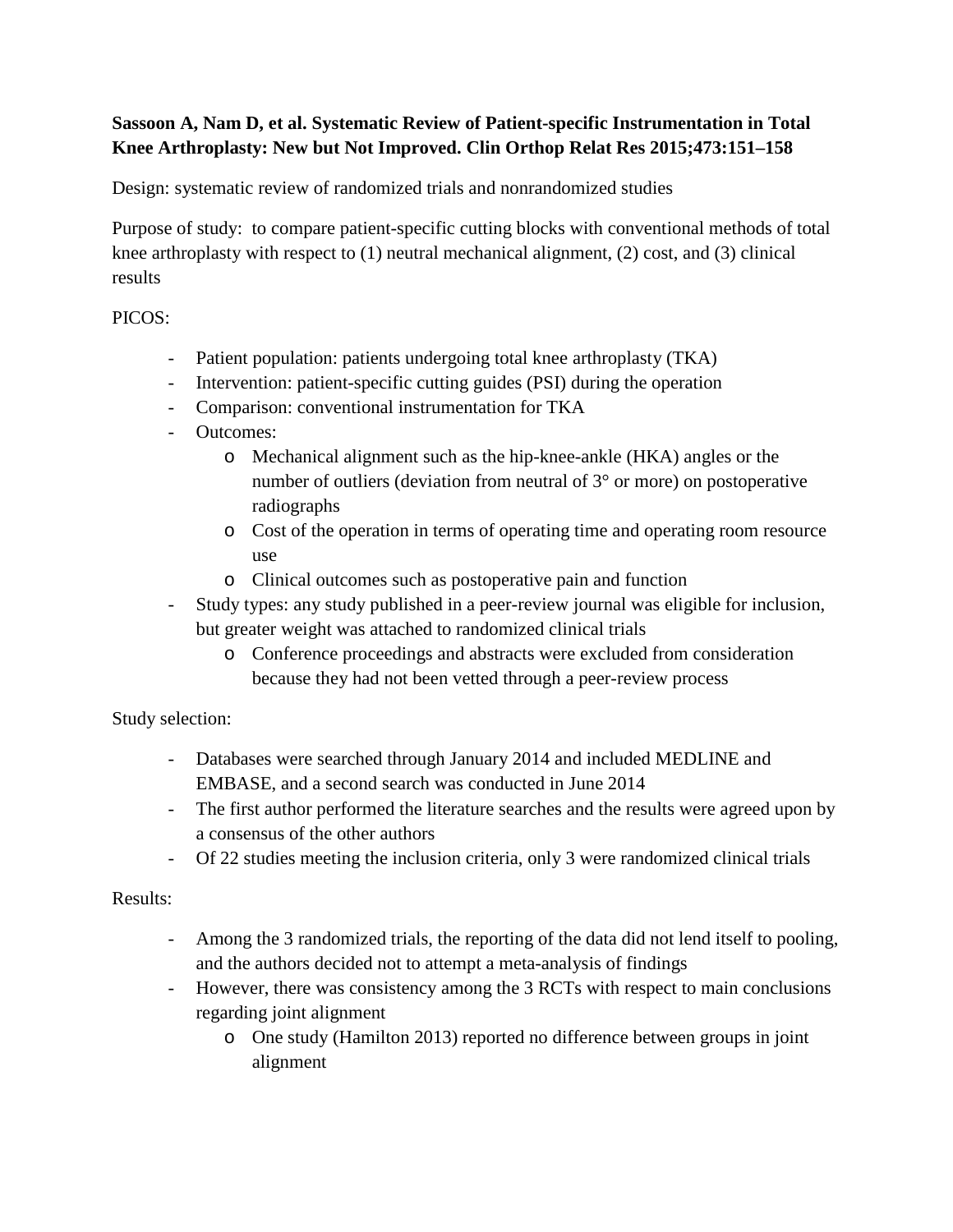- o A second study (Chareancholvanich 2013) reported no difference in tibiofemoral or femoral component alignment but did note a difference in tibial component alignment with PSI being closer to neutral than standard instrumentation (89.8° vs 90.5°), which was considered clinically insignificant by the authors
- o The third study (Noble et al 2012) favored PSI with respect to neutral alignment (1.7° vs 2.8°) but again the small angular difference was considered unlikely to be clinically significant
- The lower level studies were generally consistent with the randomized trials in not showing a clinically significant difference in joint alignment with PSI over conventional instrumentation
- With respect to cost analysis, the studies showed a reduction on the number of surgical trays used in the operation, but this appeared to be offset by the frequency with which PSI-generated surgical plans had to be altered during the course of the operation, requiring secondary checks on cut thickness, component sizing, and component position
- Only two non-randomized studies compared clinical patient-reported outcomes of pain and function such as the Knee Society scores, and no conclusions could be drawn favoring PSI over conventional instrumentation

Authors' conclusions:

- The available literature does not clearly support PSI over conventional cutting blocks for any outcomes of TKA
- The literature search may have been biased by including only studies published in English, and by the fact that most of the studies were done by high-volume arthroplasty surgeons
- Although fewer instrument trays were used during PSI than during conventional instrumentation TKA, there was no real difference in procedural speed and efficiency
- PSI has not been shown to offer any clinical benefit with respect to patient satisfaction, range of motion, or knee function
- PIS offers no advantage over standard instrumentation in the hands of a well-trained surgeon

#### Comments:

- Three RCTs were included in the review, all of which did measure radiographic alignment, but the three studies had three different primary outcomes
	- o For Chareancholvanich 2013, mechanical axis alignment was the primary outcome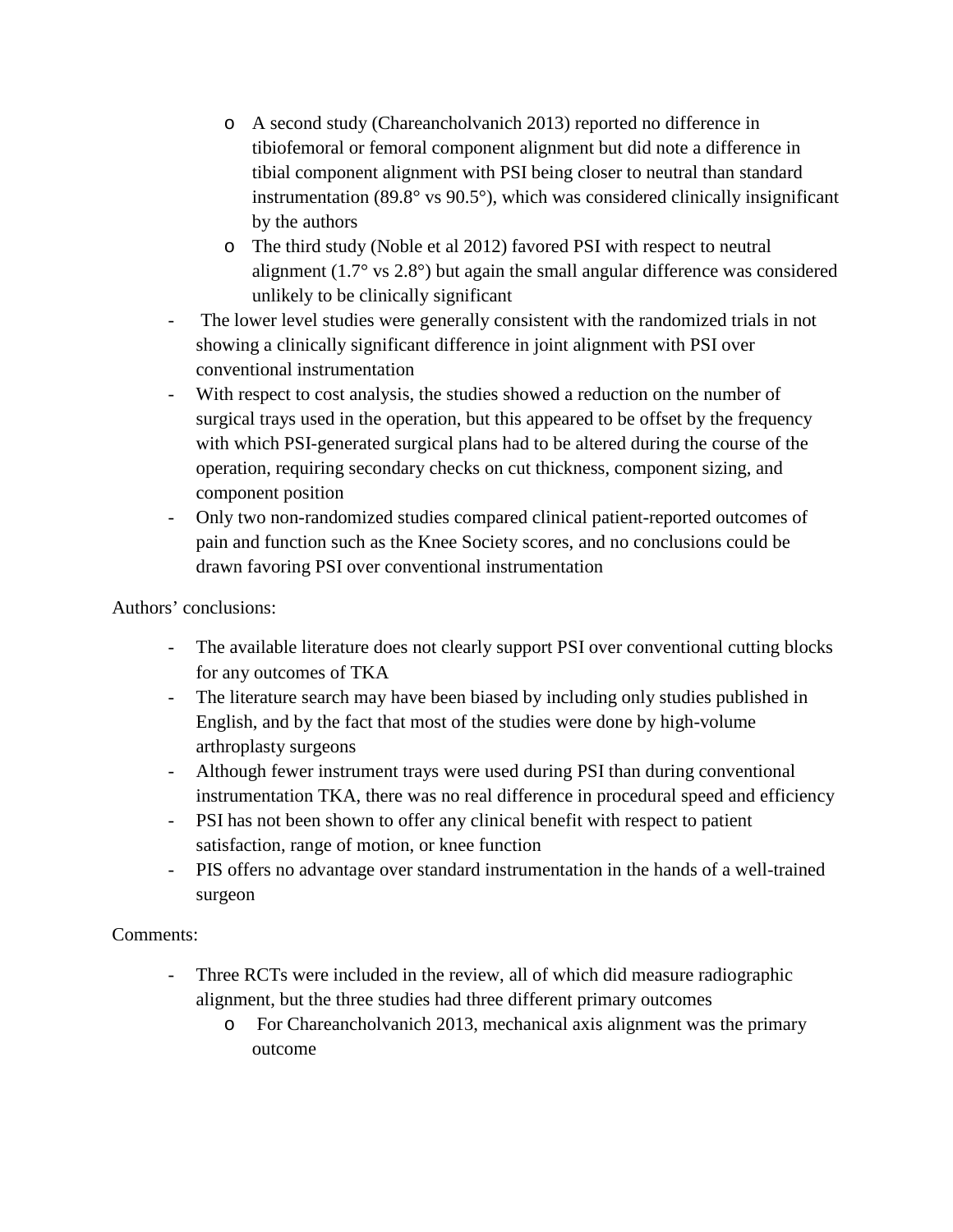- o For Noble 2012, the primary outcome was the use of economic resources such as instrument tray set-up time, operative time, blood loss, instrumentation requirements, and discharge disposition
- o For Hamilton 2013, the primary outcome was operative time from first incision to final skin closure
- The RCTs are entered as Level I studies without an attempt to estimate risk of bias using the Cochrane or other method of assessing internal validity of RCTs
- The description of the randomization is weak in two of the three RCTs; Noble and Hamilton report nothing about the method of randomization, and Chareancholvanich reports that randomization was done in blocks of four without specifying allocation concealment
- The data on joint alignment are given as means and ranges but without standard deviations, preventing any attempt to pool the data in a meta-analysis
- Although not discussed as an issue, the importance of alignment in terms of "outliers" being classified as 3° or more of deviation from neutral, Bellemans 2013 reported that 32% of men and 17% of women have natural varus alignment of 3° or more, and restoration of alignment to neutral would not necessarily be desirable for them
- Chareancholvanich allocated 40 patients to PSI and 40 to conventional instrumentation; Hamilton allocated 26 patients to each intervention, and Noble analyzed 15 PSI patients and 14 conventional instrumentation patients
- Collectively, the results can support a "good" evidence statement of the lack of a clinically important difference in joint alignment using PSI over conventional instrumentation
- It is best for a systematic review to have at least two authors independently rating studies for inclusion and for quality; only one author selected the studies, and the other authors consented to the selection, but did not work independently of the first author

Assessment: marginally adequate systematic review which will support a statement that there is good evidence that in the setting of total knee replacement, the use of patient-specific cutting instrumentation does not offer benefits over conventional instrumentation in terms of postoperative radiographic joint alignment.

#### References:

Bellemans J, Colyn W et al. Is Neutral Mechanical Alignment Normal for All Patients? The Concept of Constitutional Varus. Clin Orthop Relat Res 2012;470:45–53